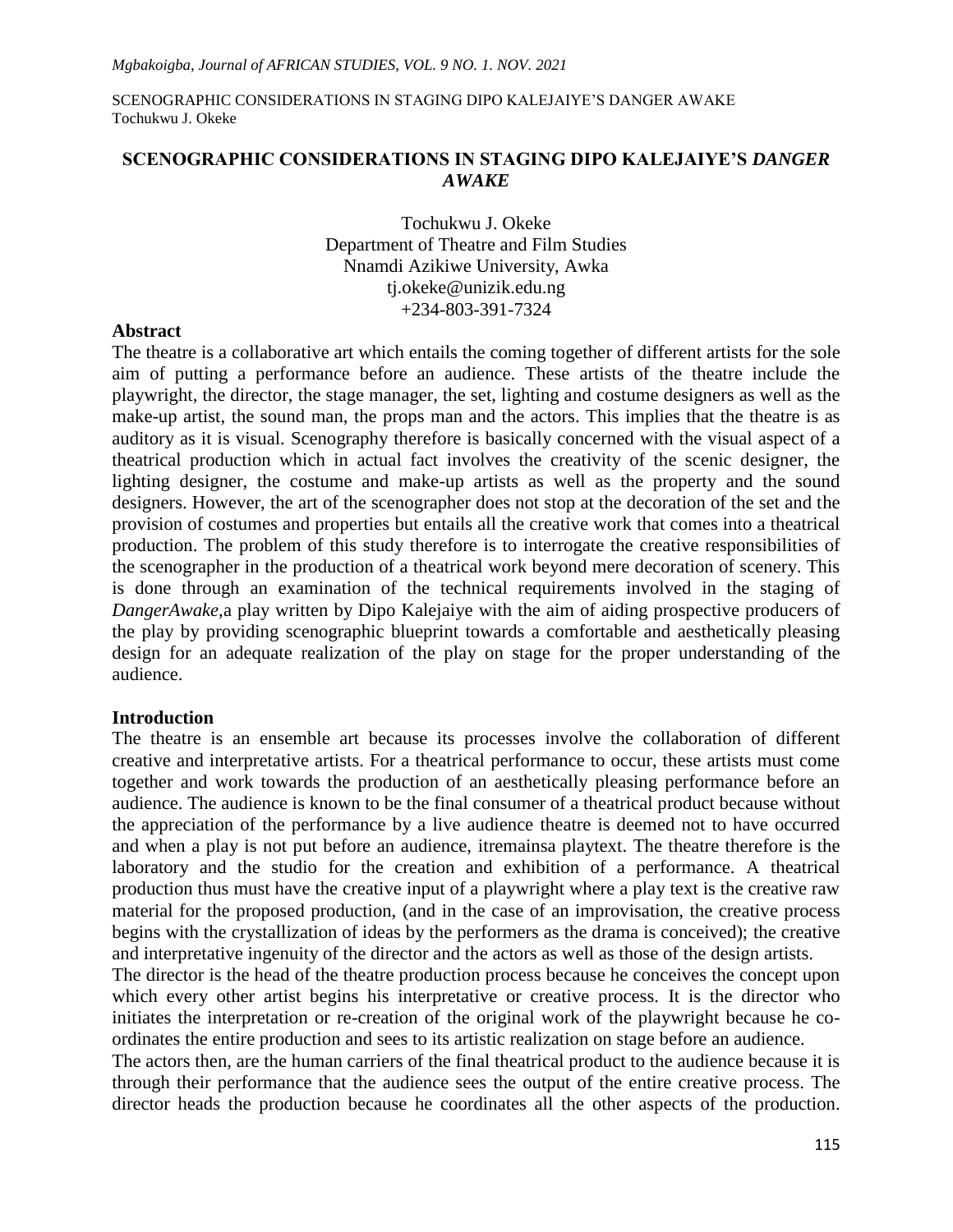While he (director) creates and interprets through the human body (actors), the designers (set, light, costume and so on) do their interpretation and creation through the media of technological equipment like lanterns, wood and canvas as well as cosmetic products and sound equipment.

The designers thus render their interpretation and creation through visual and aural means. The creative experience of these design artists is often referred to as Scenography. This entails the work of the set designer, the lighting designer, the sound designer, the costumier, the makeup artist as well as the creativity of the property manager. Scenography therefore is the culmination of the visual and aural aspects of a theatrical production which includes the set/décor, the costumes and makeup on the bodies of the actors, the lighting and sound as well as the properties that aid the actors" interpretation of the creative work of the playwright. Illka Louw (4) thus observes that scenography "tracks a link from the designer's initial interaction with the material of her craft as a means of her imagining the event, to the performer"s material interaction, through to the spectator's imaginative interaction". This presupposes that scenography goes beyond scenic décor and lighting rather it is aimed at "creating a theatre beyond drama" (Lehmann 37). This implies that scenography advances the cause of a performance making the designers' duties go beyond simply putting "rostra and flats on the stage" (Folarin 14). The explication here is that in a scenographic event, scenography is considered a "component of performance" (Mckinney and Butterworth 3) where the scenographer is expected to "offer an interpretation of the play"rather than to simply "fill the requirements of the mise-en-scene as the text prescribed" (Louw 9). According to Rachael Hann (2);

> Scenography sustains the feeling of the beyond where the crafting of the "scene" – inclusive of the orientating qualities of light and sound as well as costume and scenery – encompass a range of distinct methods for atmospheric transformations that score how encounters of "world" are conceptualized and rendered attentive

In other words, scenography entails all that is seen in a theatrical performance. It is the "... art of the stage architect, the scenery, lighting and costume designer brought together" (Folarin 14) Whereas it is the duty of the play director to conceive the production concept of any theatrical production, it is through the collaborative efforts of every artist of the theatre that a play production takes life in the theatre. Scenography thus further aids the audience"s understanding of the production more so, when it is considered that "… the scenographer also has to work harder to understand the needs of the performer, who are, in the end, the primary visual element one has to work with". (Howard 126). It equally lends itself to detailed interpretation and recreation of the playwright"s message thereby making the audience able to appreciate the performance better.

Consequently, every play presents itself to subjective interpretations by the actors, directors and designers of the theatre irrespective of the fact that there is a central concept upon which the theatrical production is anchored upon, such interpretations, albeit subjective are held together through the production concept thus making the final product which is the theatrical production appear objective. This is because, some playwrights give vivid descriptions of what they envision of the movements of the actors and the set/décor as well as costume of the set and actors while some others allow the creative and interpretative artists room to bring in their respective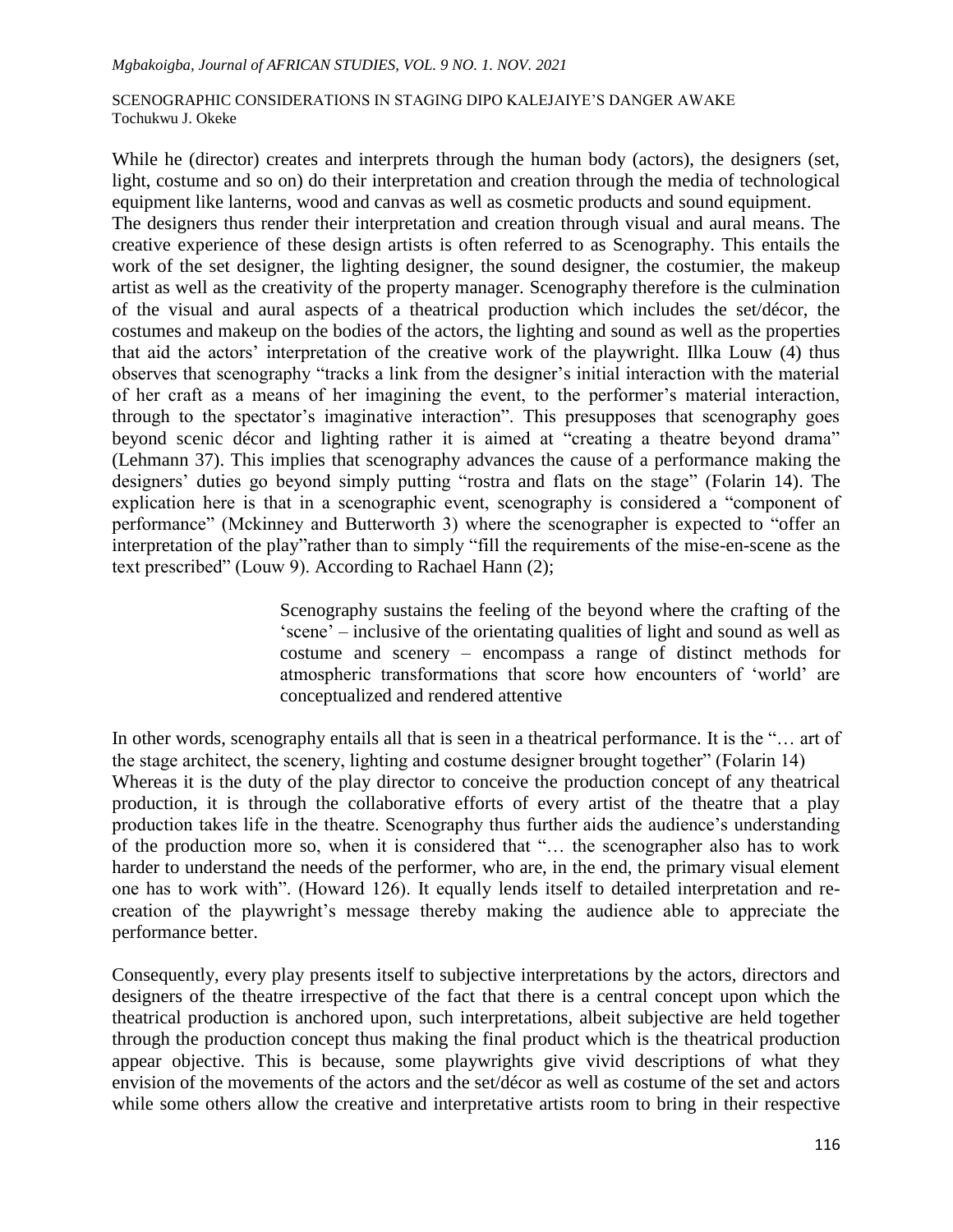interpretations into the work by giving scant descriptions of the visual aspects. This aspect of the playwright"s imagination is captured by Nitish Jain thus:

> Text as the starting impetus allows the collaborators to gauge feeling or mood: this cognition is mostly intuitive and impulsive, and aims to capture the visual that is imagined when the written narrative is read. While reading stage plays, this is activated with the stage directions, either simple or detailed. These directions are essentially a playwright's tools for this very purpose- to convey the visual mood envisaged in a given situation. At this step, the idea is not to imagine the tangible space, rather to elaborate the feeling that goes on to critically carve the visual structure of this space. (27).

However, the director and his crew are at liberty to either follow the playwright's demands or not so long as the basic theme/message of the play is communicated to the audience. Yet, it must be remembered that no theatre artist should work in isolation because of the collaborative nature of theatrical art. According to Kristen Irwin (45), "theatre fundamentally is a collaborative art and the interdisciplinary mix of contributing artists and technicians brings depth to the work and through this creative network connects to diverse communities and audiences …".This work will therefore, consider the scenographic demands of Dipo Kalejaiye"s *Danger Awake* with a view to aiding prospective producers of the play by providing a scenographic blueprint towards a comfortable and aesthetically pleasing design for an adequate realization of the play on stage

# *Danger Awake***: A Synopsis**

Kalejaiye"s *Danger Awake* is a metaphorical journey into the psychology of those in the nation"s military service. The play exposes the helplessness of the officers who are under the command of the top notch officers. It calls to question the mantra of the military: "obey the last order" thus making the people to realize that 'might is not always right'.

*Danger Awake* is a silent call to revolution against the archaic ways of the military that have kept the country stagnant in more ways than one. Using the character Danger as a metaphor, the playwright shows how the military and the high in the society has kept the masses in perpetual poverty in a bid to mask their (the rich) fear and failure. The play tells the story of Danger, an armed robber who was executed for the crimes he committed but his (Danger"s) spirit returns to torment the Army Colonel, Lt. Goma, who lead the squad that carried out the execution. Thus, the play becomes a paradox of living in a land where the elites feel that the masses are expendable. But, here, the hunter is made the hunted.

*Danger Awake* is one of Dipo"s conscious efforts at identifying with the political problems in his homeland having experienced a stable and progressive political structure in his country of sojourn. The play, thus, through the eyes of the 'spirit;' Danger, elicits some truth from Lt. Goma about the depth at which the masses have been oppressed and suppressed.

# **Dipo Kalejaiye: A brief Biography**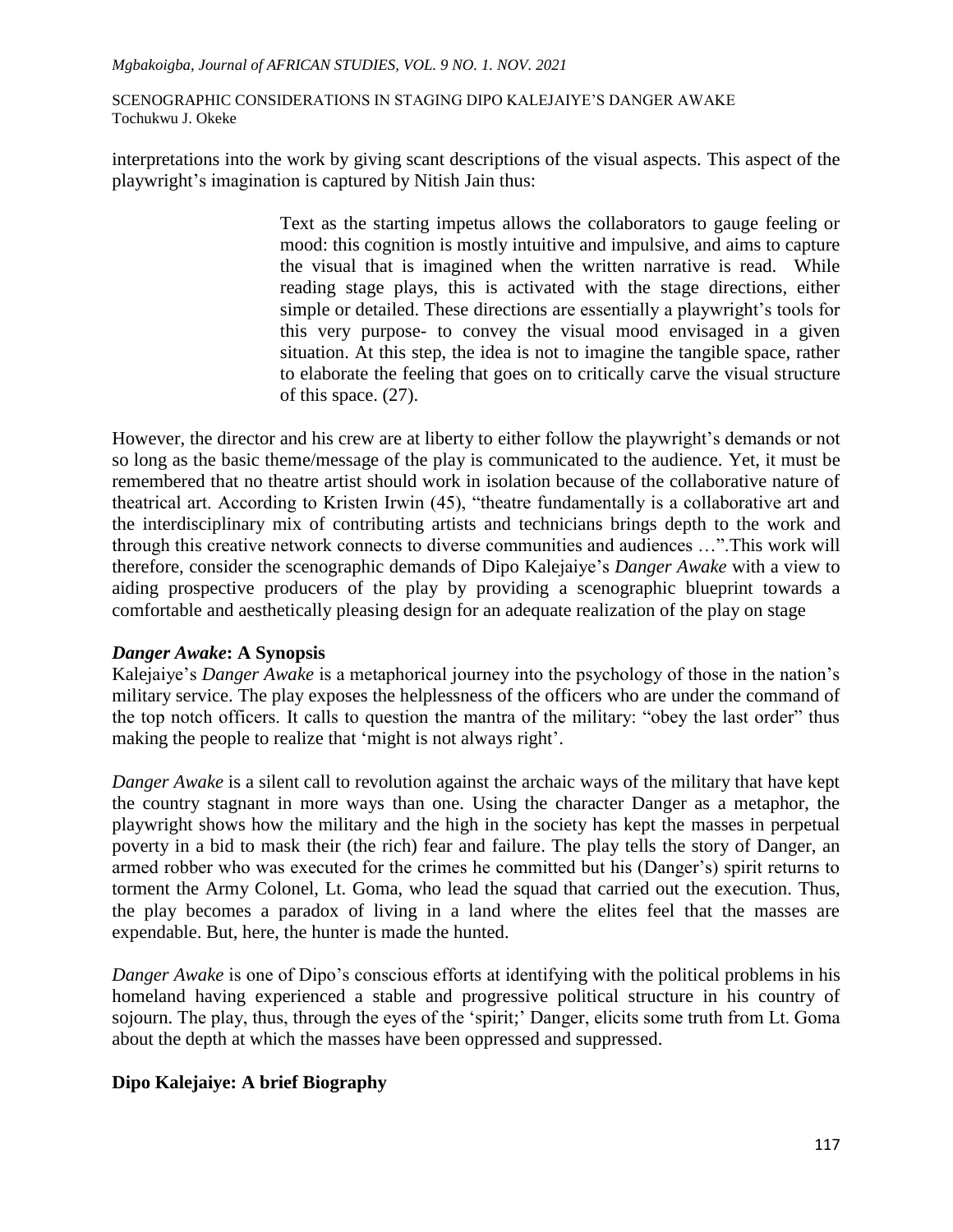Dipo Kalejaiye is a Nigerian dramatist of Yoruba extraction. He had his B.A. Honours degree at the University of California at Berkeley and Graduate Studies at San Jose State University, San Jose, California. He returned to Nigeria and lectured at the Department of Theatre Arts at the University of Calabar between 1980 - 1984. He went back to the USA sometime in 1984 as an academic being a teacher of English at Prince George's Community College in Largo, Maryland, U.S.A. – where he rose to become an Associate Professor. He returned to Nigeria in 2010 to complete his Doctoral Studies at the Department of Theatre Arts, University of Ibadan. He was later appointed as the Deputy Director and Head of the Academic Unit at the National Institute of Cultural Orientation in Lagos. Thereafter, he became the pioneer Head of Department of Performing Arts and Culture, Leads City University, Ibadan, as Professor from 2014 to 2015. Dipo Kalejaiye has many creative works in different genres of literature- prose, short stories, poetry and drama. *Danger Awake* is one of his dramatic works. He is among the many Africans, nay Nigerians, whose writings are influenced by their continued sojourn in foreign lands and the nostalgic feelings about their homelands. His works are published in the USA and in Nigeria.

## **Scenographic Considerations in** *Danger Awake*

*Danger Awake* can be classified among the plays that lend themselves to scenographic interpretations. Scenographic in this context aligns with Rachel Hann"s argument that "scenography is formative to all theatre-making and is, therefore, implicated within the labours of directors and performers as well as choreographers and dramaturgs" (3). It is, literally speaking that act that makes the practice of the theatre a central art; a convergence of other disciplines, in fact, "… a platform from which to invite intellectual bridges with other academic disciplines beyond theatre" (Hann 2). The play, *Danger Awake*, is a combination of the real and the surreal; there are dream sequences/scenes and psychological realities that can only adequately be rendered through scenography. This infers that in staging *Danger Awake*, considerations should go beyond mere rendition of the playwright's demand "where performance" as well as the space of performance is discovered in text" (Pavis cited by Mckinney and Butterworth 5) rather the designs should be rendered scenographically in which case "the scenographer emerges not as the spatial organizer of scripted narratives but as the author of constructed situations, and as an agent of interaction and communication" (Brejzek 112). This simply implies that using the traditional method of staging which is a method of adhering strictly to the given circumstances with little or no creative input by the interpretative artists might not give the desired effect. It then becomes a mere assemblage of static backdrop and expressive lighting with matching costumes and makeup which in the long run may not bring out the intrinsic meanings in the play.

However, in considering the scenographic demands of the play *Danger Awake* it is worthy of note that the scenographer deals not only in set, lighting and costume but is arguably an artist that works with every artist of the theatre. According to Pamela Howard (126), "… to be called a scenographer means more than decorating a background for actors to perform in front of it; ..." It goes without saying therefore that since there are more surreal situations in *Danger Awake* than there are realistic circumstances, the prospective producer of the play should think outside the box in order to make the play aesthetically pleasing to an audience. In striving to achieve this theatre "beyond drama" (Hann 1); a theatre that is not made based on the "principles of narration and figuration" (Lehmann 18), which simply put is a performance that tasks the creative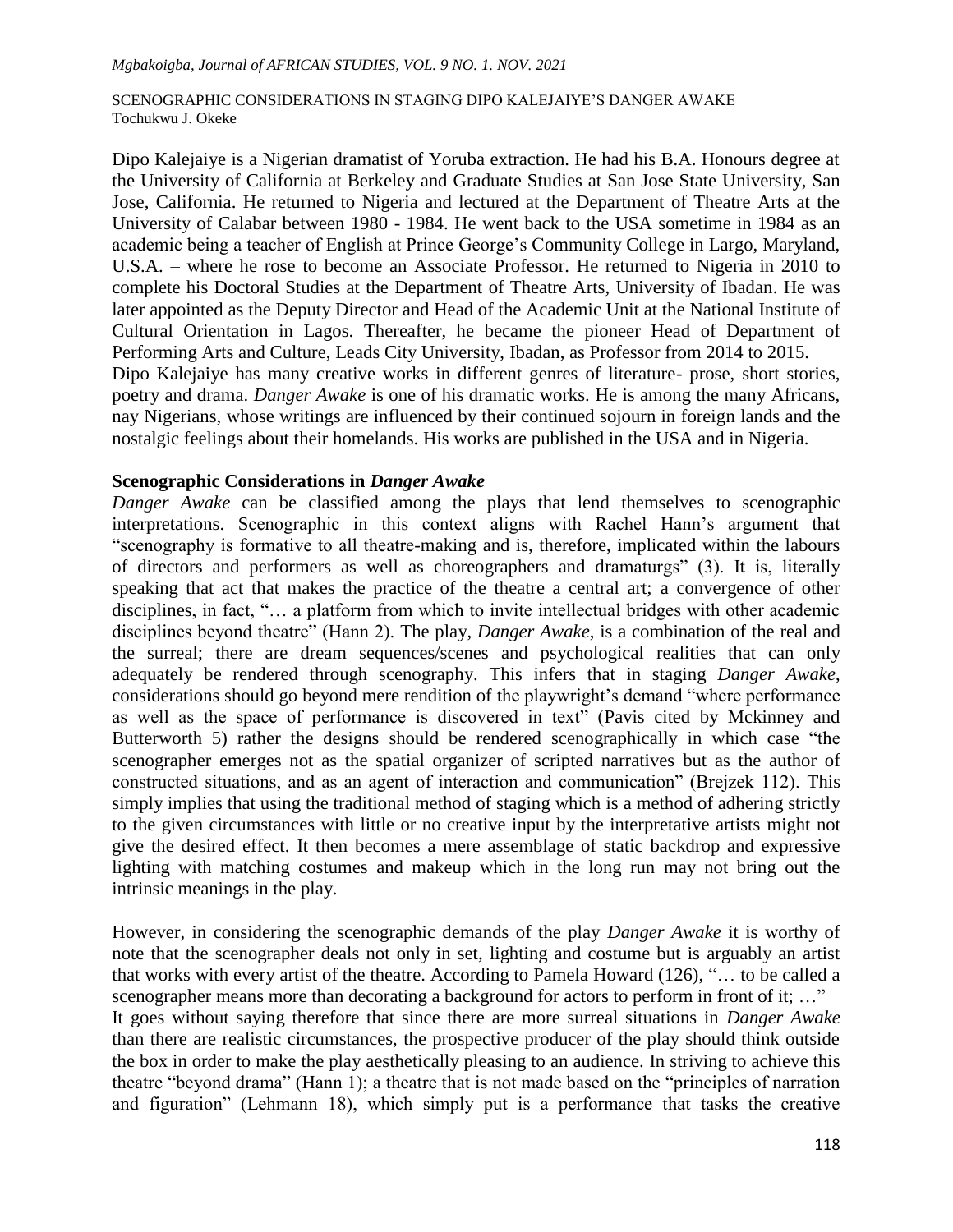imagination of the artists as well as all the sensibilities of the audience. In other words, the production of *Danger Awake* will go beyond the ordinary, making the presentation, not just a viewing delight for the audience but more of an experience because they (audience) will be considered in the design and execution of the work.

The playwright presents an insight into the nature of the scenographic encounters in the play. He describes the setting thus:

The set is symbolic; a section of the stage represents the home of Lt. Goma, while another section represents the execution grounds. The action which takes place in the different areas should be brought into play by lights. It is crucial for the producer to note that some of the scenes involving the Storyteller must be played in the audience area, in order to break down the so-called fourth wall. The audience is not merely an onlooker, but a willing participant in the unfolding drama of the execution ground. … (Kalejaiye 76).

The fact that the designer is reminded that the aim is to "break the so-called fourth wall" and that "the audience is not merely an onlooker, but a willing participant…" indicates that the design for the performance should be "… a performative multi-sensory experience – one which helps forge new connections between visuality, spatiality, aurality, objecthood and audience" (Rufford 1). This explains why Louw refers to all participants; artists and spectators, of a scenographic event as "actants" which implies that the spectators are active participants in a performance that goes "beyond drama". Therefore, in considering the design for the production of *Danger Awake*, the audience must be put into perspective. The considerations for the scenic background, the lighting, costume and properties should be done with the audience"s role as "active participants". This is because, as Louw observes:

> The efficacy of the viewers as live actants in the exchange of images is linked to their imagining of the event as it unfolds, drawing a link from the designer's initial interaction with the materials of her craft, to the performer's material interaction through to the spectators' imaginative interaction (8).

It follows therefore that the scenographer in *Danger Awake* should strive to break traditional design "boundaries" by creating an environment that will engage the audience as participants in the theatrical event and not as passive observers. Hence, the scenographer is expected to draw inspirations from real live events as well as from imagined situations especially in the dream sequences. An example of such circumstances is given in the execution scene where the Soldiers, led by their Commander, Lt. Goma marches forward to execute the robbers. Thus, a multimedia staging technique will be most appropriate in order to capture the mood and atmosphere of that event.

Multimedia theatre is that practice of the theatre that "includes both performance where media technologies are brought into theatrical frame as a feature of mise en scene, and the area of new media performance, where a live performer may not be present but a high degree of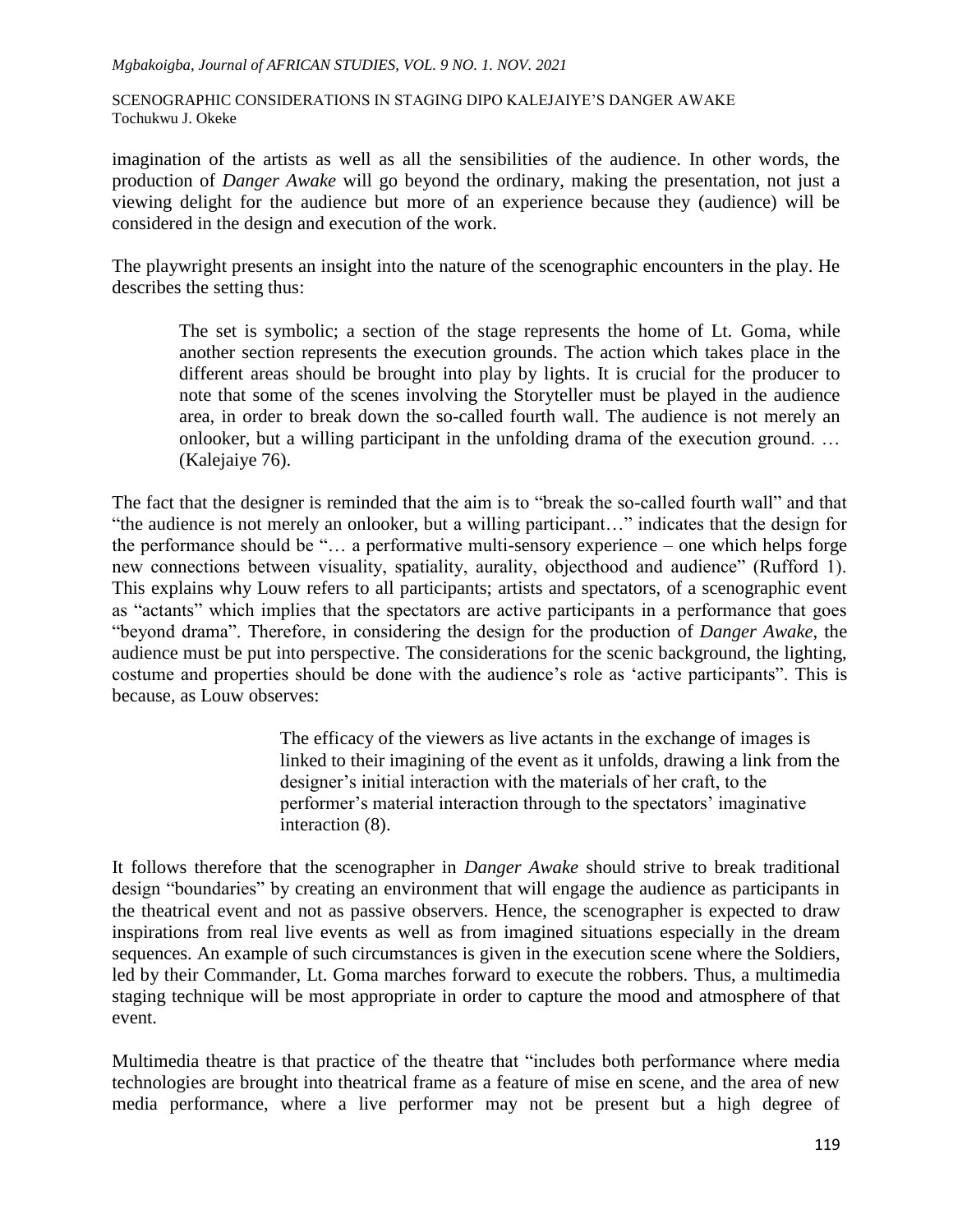performativity and liveness are achieved" (Klich 32). In other words, a multimedia staging is the application of new media technologies such as live video projections of pre-recorded images (scenes) while a live theatre performance is taking place on stage. It simply means that some scenes of a play to be performed on stage with actors in real time will be recorded and subsequently projected on stage for the audience.

The flashback scenes in *Danger Awake* as well as the execution scene lend themselves to multimedia staging for it to be duly realized. The playwright describes one of such scenes thus:

> Pantomime, with specific military tune in the background. This can be recorded music. Goma and a few soldiers are seen in the bare section of the stage, in a series of military formations, marching to the military tune. This pantomime is essential; it is a flashback… (Kalejaiye 79).

An attempt to recreate a flashback in a live theatre performance will be dull and uninteresting without the aid of digital audio-visual equipment whereby the sound of the Soldiers' feet and the reactions of the "on stage" audience and the theatre audience will be adequately captured as well as the gunshots and the screams of the robbers being executed without distorting the flow of the Storyteller's narrative technique. It thus becomes imperative to employ the Multimedia technique as a viable means of achieving the required dramatic effects. The consideration of multimedia staging technique as an appropriate mode of presenting *Danger Awake* is buttressed by Avra Sidiropoulou"s observation that:

> Technology is becoming almost inseparable from theatrical design, occasioning jarring, ontologically pregnant collisions, whether through a simple projection of still images on the back wall of a black box theatre space, a prerecorded action played back on a TV screen or more sophisticated *mediaturgies* (1).

It can therefore be argued that the scenographer in *Danger Awake* will employ the multimedia staging technique in order to realize the message of the play effectively. The character, Danger in *Danger Awake* is made an enigma by the playwright. In fact, a super hero, thus the costume and makeup of the actor that will play the role needs serious creativity. The playwright describes Danger thus:

> The character of Danger is of paramount importance in the play. He is a catalyst who precipitates the dramatic action. No attempt must be made to reduce him to the level of cheap sensationalism merely because of his dual quality. What should be of relevance is the fact that Danger lives in the past, the present and the future. The character dominates the memory span of the other characters especially that of Lt. Goma, thereby precipitating action both on the subconscious and the conscious…

Danger's face must not be seen under any circumstance. In fact, the producer should have Danger's face totally masked and his body costumed in s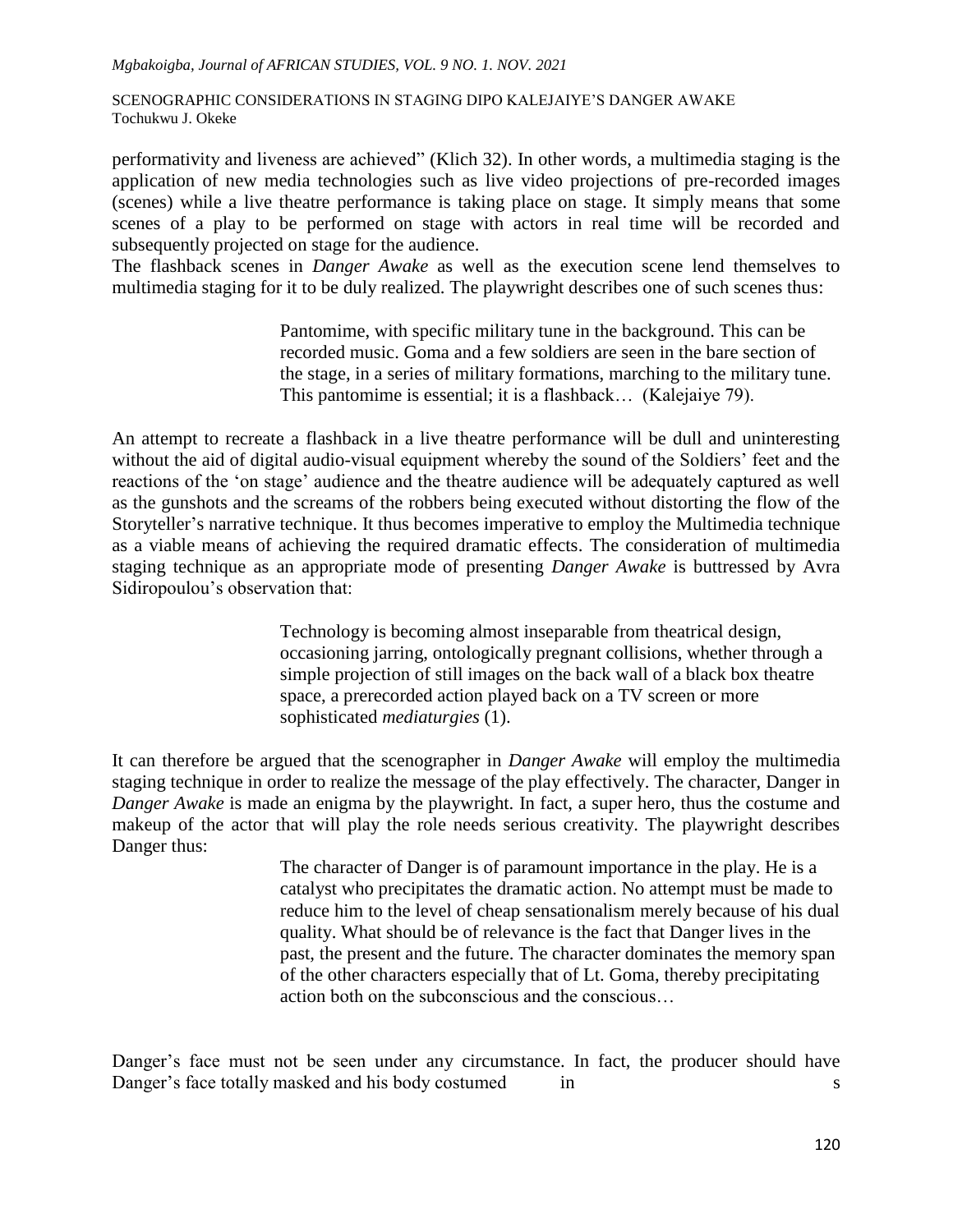uch a way as to symbolize the mystical essence he has come to represent in the mind of Lt. Goma…(Kalejaiye 74).

While it could be contended that following the playwright's directives goes against the spirit of scenographic traits as it could lead to the production of what Lehmann (22) refers to as "dramatic theatre" where the designer is "responsible for the accurate realization of the scenic elements of a play, the "things" we see along with the actors on stage" (Louw 8) it should be remembered that every creative activity in a theatrical event stems from the "Given Circumstances" and in this instant case, the playwright's directives happens to be a "Given Circumstance". What should be debated however is the extent to which the intended scenographer is going to be slavish to the dictates of the playwright. Nevertheless, the contention might be laid to rest when it is considered that scenography aims at a performance "in which there is a fluid transition and exchange between human bodies (the performer, designer, spectator), the body of space, the bodies of materials and the body of time in an imaginative, imagistic and kinaesthetic manner" (Louw 8). It follows therefore that the playwright"s directive will serve only as a spring board from where the scenographer begins his exploration of the creative horizon offered by the text. Consequently, in the design for the set/background for the action, the scenographer should consider the employment of the concept of "fluid space" (Ingold qtd in Louw 3). A "fluid Space" literarily implies that space not limited or bordered by the physical configurations of the stage space an example can readily be seen in Peter Brook"s explication of "The Empty Space". In otherwords, it is that dynamic performance environment where actions and inactions are in constant motion aided by costume, makeup, set/décor, properties and light. This space thus offers

Consequently, for the scenographer to achieve an aesthetically pleasing and functional environment for the production of *Danger Awake*, he should consider the creation of what Sidiropoulou(2) calls "heterotopic space". Citing Michel Foucault (2-4) he states that "a heterotopic space is a space that is both real/physical/material and imaginary/mental/transitory, even though it may be possible to indicate its location in reality". This kind of heterotopic space is apt for *Danger Awake* especially for the realization of the actions in Scene Three where Danger's Ghost appeared in the house of Lt. Goma while he (Lt. Goma) is playing a game of cards with Dr. Mala. In this situation, the Multimedia staging technique should be properly employed as the character Danger is supposedly seen only by Lt. Goma and of course, the audience.

the scenographer a boundless creative environment through which the message of the play is

interpreted for an aesthetic effect on the sensibilities of the spectators.

| Lt. Goma: | Did you see him?                                          |
|-----------|-----------------------------------------------------------|
| Dr. Mala: | I didn't see anyone.                                      |
| Lt. Goma: | I saw him. You don't believe me, I know, but I am telling |
|           | you I saw him with my own two eyes. He breezed past your  |
|           | chair over there near the curtains  then  then            |
| Dr. Mala: | Then what?                                                |
| Lt. Goma: | Then he disappeared. (91).                                |

In other to create a believable performance environment in which the audience could willingly suspend their disbelief and interact and identify with the performance space offered, the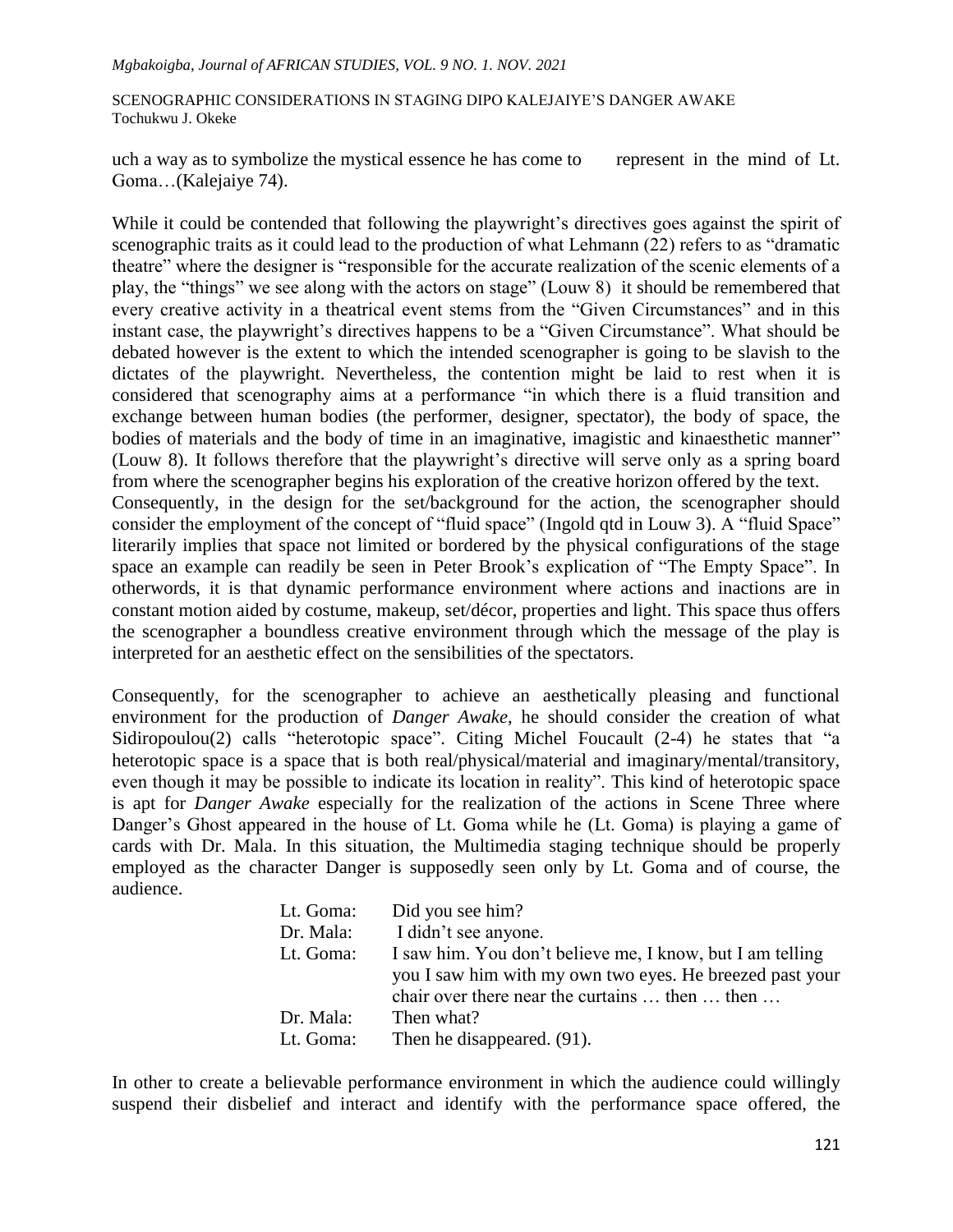disappearing and re-appearing of Danger should be projected digitally while the characters of Lt. Goma and Dr. Mala will be physically presented on stage as they would be made to react to the simultaneous action being projected. Here, lighting will play a very significant role in blending the on stage action and the mediated action. This will inadvertently make the audience active participants in the dramatic actions as the scenographer would have succeeded in creating "new spatial adventures" which will "oblige spectators to participate more fully into actions for which they are not only witnesses, but also active makers" (Sidiropoulou 4). The employment of the multimedia staging comes to the fore in considering the functionality of sound design in the production. Lt. Goma is made to shoot randomly at Danger's ghost which he alone 'sees' amongst the on stage characters save for the audience.

| Lt. Goma: | Stand behind the firing line                               |
|-----------|------------------------------------------------------------|
|           | (Rudely points out the position with his revolver)         |
| Dr. Mala: | Okay so I am now standing behind firing line, but you are  |
|           | not going to start shooting                                |
| Lt. Goma: | Take cover                                                 |
| Dr. Mala: | All right, all right. (Ducks behind a chair)               |
| Lt. Goma: | (Shooting wildly)                                          |
|           | I want to kill Danger all over again. He is supposed to be |
|           | dead. He is supposed to be dead for three days and         |
|           | comfortably lying in his grave  (94).                      |

Synchronizing sound effectively is better via the multimedia staging with the use of digital audio equipment thus making the audience relive live experiences beyond the illusion offered by the theatre space. This presupposes that mere production of gunshot sounds through a loudspeaker may not achieve the desired effect but adopting the multimedia technique where the live action on stage is frozen and the recorded action (of the ongoing scene) is projected on a screen will give the audience a closer rendition of the desired effect. Here, the audience will not "see" danger because the filmic image that will be projected will show Lt. Goma "actually" shooting an invisible Danger. More so, when actions can be easily manipulated to make Danger walk through solid objects on screen which cannot be achieved in a live stage action. In this case, Dr. Mala"s ignorance of Danger's presence will be more believable.

Lighting also will be considered for a proper rendition of the story through the multimedia staging technique. Stage lighting, no doubt, is an indispensable part of theatrical production. It is in fact, the medium through which the audience "sees" the action on stage. Light illuminates the performance space and gives the actors a life-like appearance. It helps in the delineation of the mood and atmosphere of the production. According to Dean Sterke in his treatise on the application of theatrical lighting; "indoor theatrical lighting is designed in a manner to emulate the natural highlights and shadow that are created by the sun… Proper highlights and shadows at proper light levels, maintains longer eye and audio contact keeping the audience's attention focused on the event" (3). This means that adequate application of lighting in a stage performance helps the audience's understanding of the production. Consequently, in a multimedia arrangement, lighting assists the scenographer in making acceptable mood statements which enhance the theme of the production. In *Danger Awake* therefore, the scenographer has to put into consideration the nature of theatrical lighting that will help every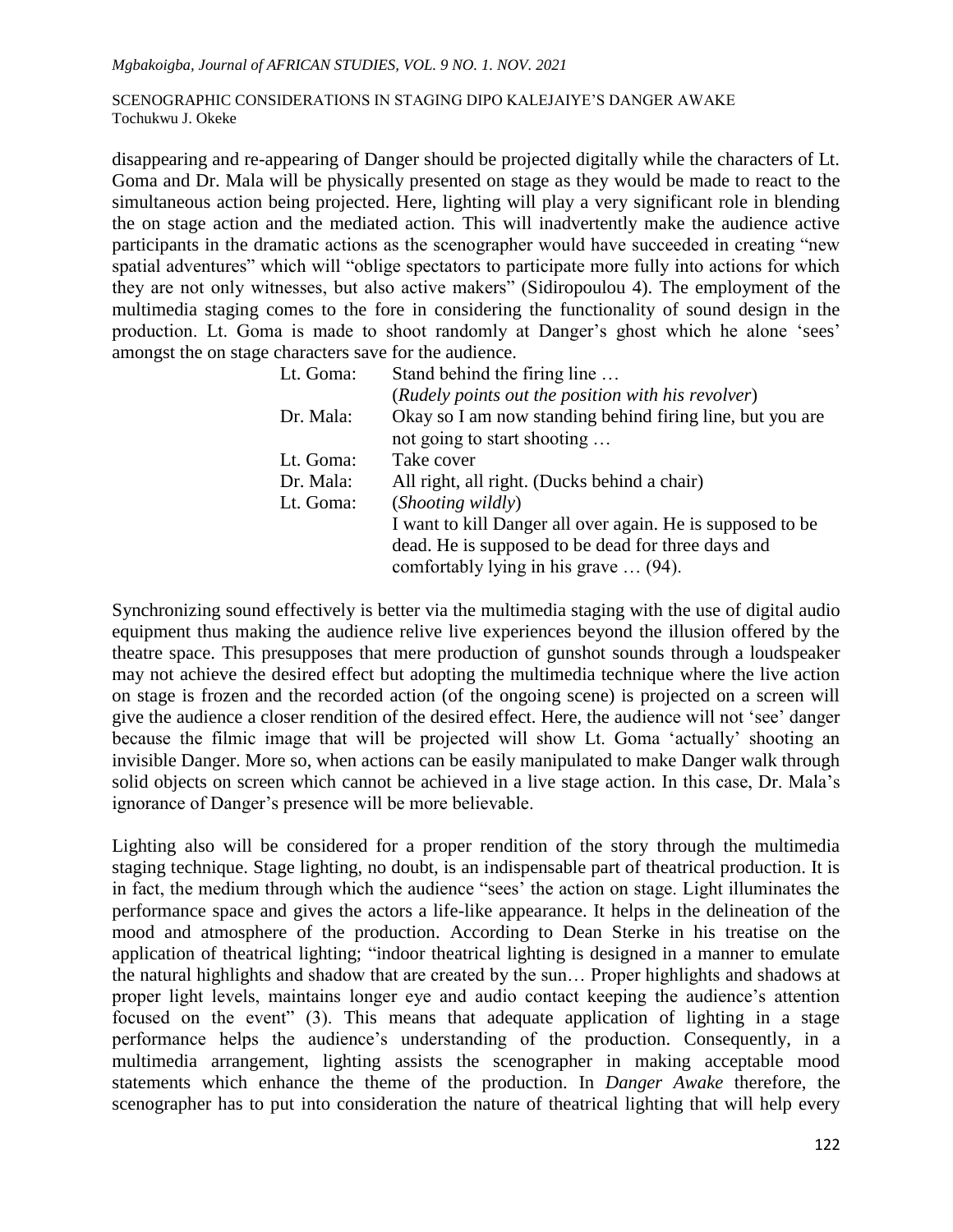#### *Mgbakoigba, Journal of AFRICAN STUDIES, VOL. 9 NO. 1. NOV. 2021*

SCENOGRAPHIC CONSIDERATIONS IN STAGING DIPO KALEJAIYE"S DANGER AWAKE Tochukwu J. Okeke

artist involved in the production in the interpretation of the play for a proper rendition of the author's message.

However, in all of the above, the set/décor should be representational in order to allow for fast and fluid scene changes. It is advisable to affix castors to the basic scenic pieces with which the background will be created so as to enable scene shifts to be easy. Similarly, properties should be restricted to the essential ones which can easily be taken out. Likewise, costume and makeup should be symbolic: Professions and social status should be represented to allow the audience identify the characters even without dialogue. Thus, it is advised that the scenographer will collaborate with the director for proper harmonization.

### **Conclusion**

A consideration of staging *Danger Awake* through the media of live theatrical action and the mediated actions of pre-recorded scenes projected at cued/timed interval will afford the audience an all-inclusive experience whereby the visual elements are synchronized with the auditory elements in order to make the spectators active participants in the theatrical experience as well as aid the understanding of the performance. The scenographer therefore should remember that his creative responsibilities go beyond mere design of an environment for the actors but should include the experiences of the spectators who are active participants in the scenographic event. It goes without saying therefore that surreal scenes and supernatural occurrences like dream sequences and ghost appearances can more readily be achieved in a live theatrical event through the mediated actions of multimedia staging which the scenographer creatively brings to bear on the on stage actions. Thus plays like *Danger Awake* which lend themselves to scenographic contemplations are better realized through the multimedia staging technique.

# **References**

Brejzek, Thea; "From Social Network to Urban Interventions: On Scenographies of Flash Mobs and Urban Swarms" *International Journal of Performance Art and Digital Media*. Vol 6. No.1. 2010.109-129.

Brook, Peter. *The Empty Space*. New York: Scribner. 1995

Folarin, Agbo; "Modern Scenography in Western Nigeria", *Nigeria Magazine*.Vol. 53 No. 3. Lagos: Nigeria Magazine. April-June, 1985.p14-24.

Hann, Rachel; *Beyond Scenography*. London and New York: Routledge 2019

Howard, Pamela; *What is Scenography*. New York: Routledge. 2009.